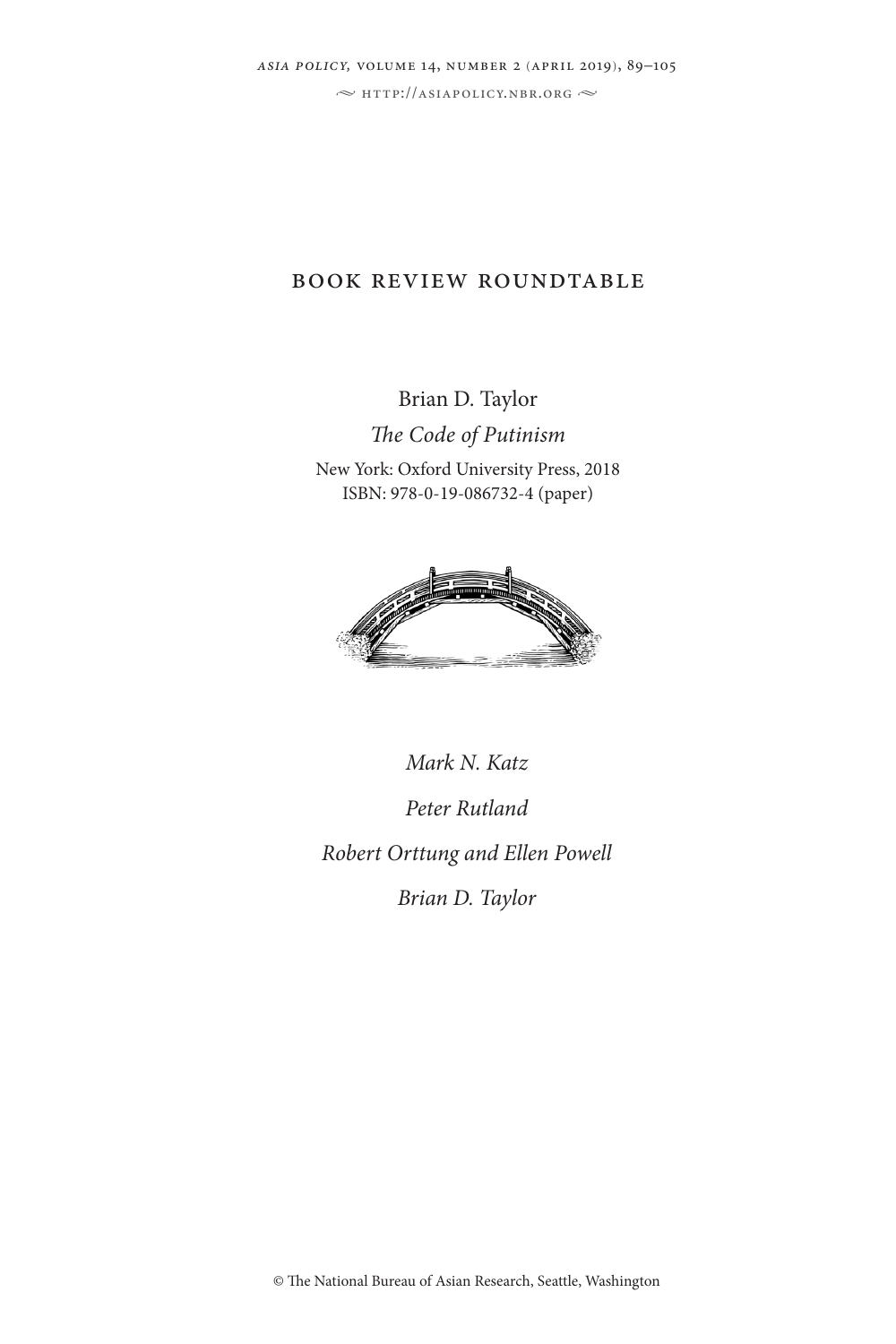### **Where Is Putinism Leading Russia?**

## *Mark N. Katz*

**D** rian Taylor's *The Code of Putinism* is an insightful book that  $\mathbf D$  examines the motivations of Vladimir Putin and his associates, describes the means by which they have ruled, assesses how successfully Putinism has been in both the domestic and the foreign policy realms, and analyzes the sustainability of Putinism. Unlike Marxism-Leninism, which was an explicit ideology, Taylor describes Putinism as a mentality, or code, consisting of not just ideas (such as great-power statism, anti-Westernism and anti-Americanism, and conservatism or anti-liberalism) but also habits (such as control, order, unity or anti-pluralism, loyalty, and hypermasculinity) and even emotions (including desiring respect but feeling humiliated by the West, resentment, and vulnerability or fear) (pp. 10–11, 20, 30, 35).

Taylor emphasizes that Putinism is a mentality held by both Putin himself and the ruling elites who support him. Putinism also has a broad following among the Russian public. Putin, though, is very much at the center of it all through his control of the formal mechanisms of government, the often competing informal clans and networks, and the petroleum- and mineral-extraction enterprises that provide the bulk of Russia's—and the elites'—income. The pursuit of Putinism, along with rising oil prices, helped Russia achieve impressive economic growth during Putin's first two terms in office (2000–2008), but it has since produced economic stagnation (p. 128). Even so, Russia has punched above its weight in the foreign policy realm (especially since Putin's return to the presidency in 2012), as shown by Moscow's successes in annexing Crimea in 2014, supporting secessionism in eastern Ukraine beginning in 2014, intervening in Syria since 2015, and contributing to domestic doubt and uncertainty in the United States through interference in the 2016 presidential elections (see chap. 6). The book argues that with economic growth increasingly difficult to obtain due to sanctions, lower oil prices, and corruption, Putin has become more and more reliant on the foreign policy realm to achieve the successes that Putinism needs to sustain public support and its own self-image. Putin may be preparing the ground for

**mark n. katz** is Professor of Government and Politics at the George Mason University Schar School of Policy and Government in Fairfax, Virginia. He can be reached at <mkatz@gmu.edu>.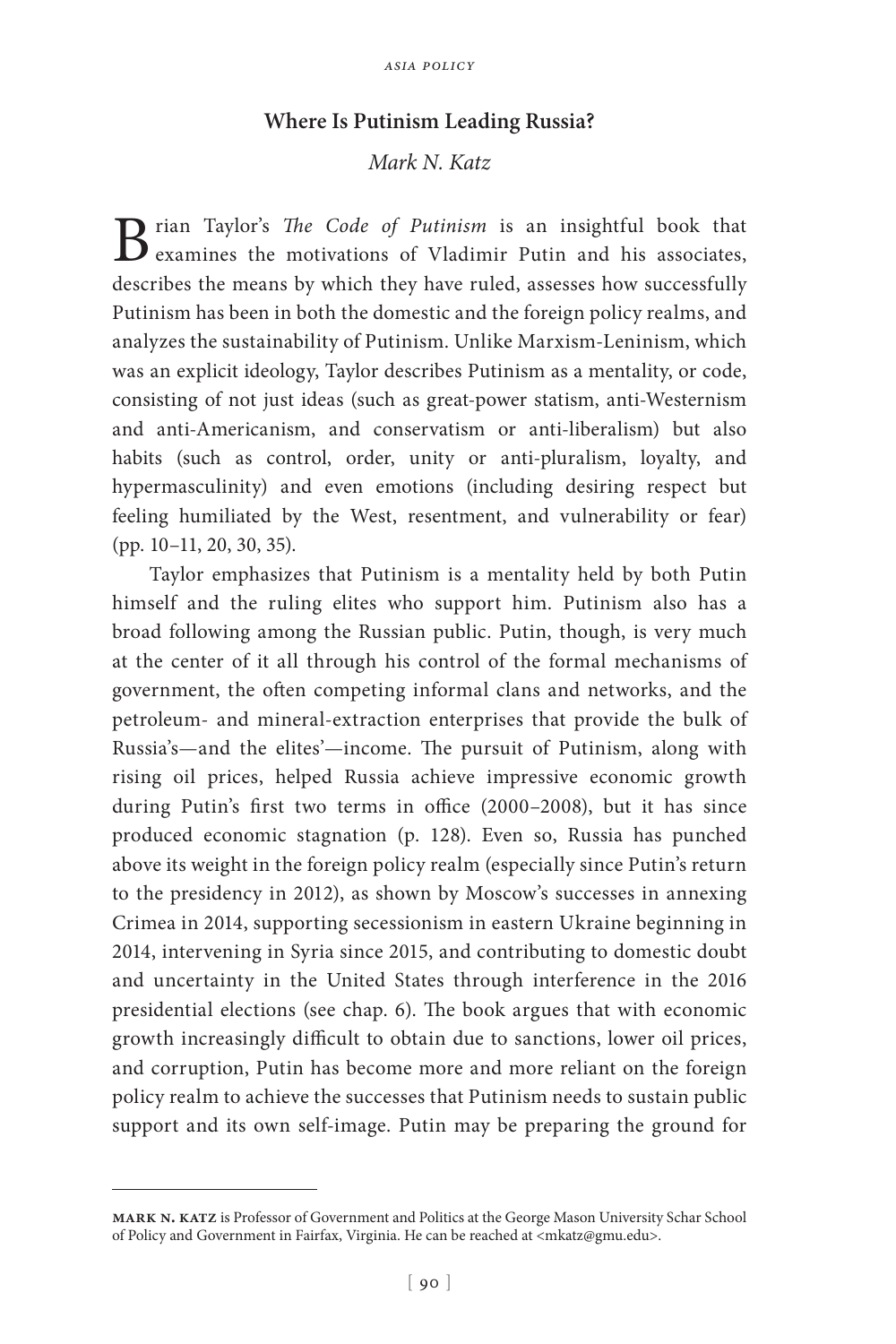another such foreign policy "success" in Belarus. However, Taylor casts doubt on Moscow's ability to continue punching above its weight in the face of likely continued economic stagnation, poor relations with the West, and a rising China.

Throughout the book, Taylor emphasizes that Putinism is not just how Putin himself thinks but also the mentality of the government, security service, and economic elites that support him. The question that arises, then, is whether Putinism will outlast Putin. The pervasiveness of the Putinist mindset within the ruling elite suggests that it will, but past experience with leadership changes in Tsarist, Soviet, and post-Soviet Russia suggests that it might not. This is because each new leader who has lasted for any significant period has reversed important aspects of the previous leader's policies. Alexander III put a complete stop to the liberalization efforts pursued by Alexander II. Unlike Alexander III, Nicholas II allowed for some liberalization after 1905, although more out of necessity than choice. Lenin eliminated the tsarist elite and dramatically reoriented the basis of politics and economics in Russia. Stalin ended Lenin's New Economic Policy. Khrushchev pulled back from and denounced Stalin's use of terror. Brezhnev ended Khrushchev's "reforms." Gorbachev sought to reform Brezhnev's "stagnation." Yeltsin pursued more thoroughgoing reforms than did Gorbachev. Putin halted Yeltsin's liberalization and pursued his own brand of authoritarian modernization.

Given this pattern, it would not be surprising if the leader who eventually replaces Putin dramatically alters Putin's policies as well. (One of the ways we knew that Medvedev was not really supplanting Putin during his 2008–12 presidency was that he did not alter Putin's policies much.) And just as a shared Marxist-Leninist ideology did not prevent policy changes from one leader to the next during the Soviet era, continuing to share a Putinist mentality might not prevent a successor from altering Putin's policies either. Of course, Putin might not actually be replaced until his current term expires in 2024 or even later into the 2030s if he holds onto power through, for example, becoming head of a union integrating Russia with Belarus. By then, however, China's power, as well as its demands on Russia, might have grown to such an extent that Putin's successor simply cannot overlook it the way that Putin has.

The book argues persuasively that Putin regards the United States as a greater threat than China. He in fact does see the United States as "out to get him" through promoting color revolutions, economic collapse, and even secession (pp. 170–79). China, by contrast, is not doing any of these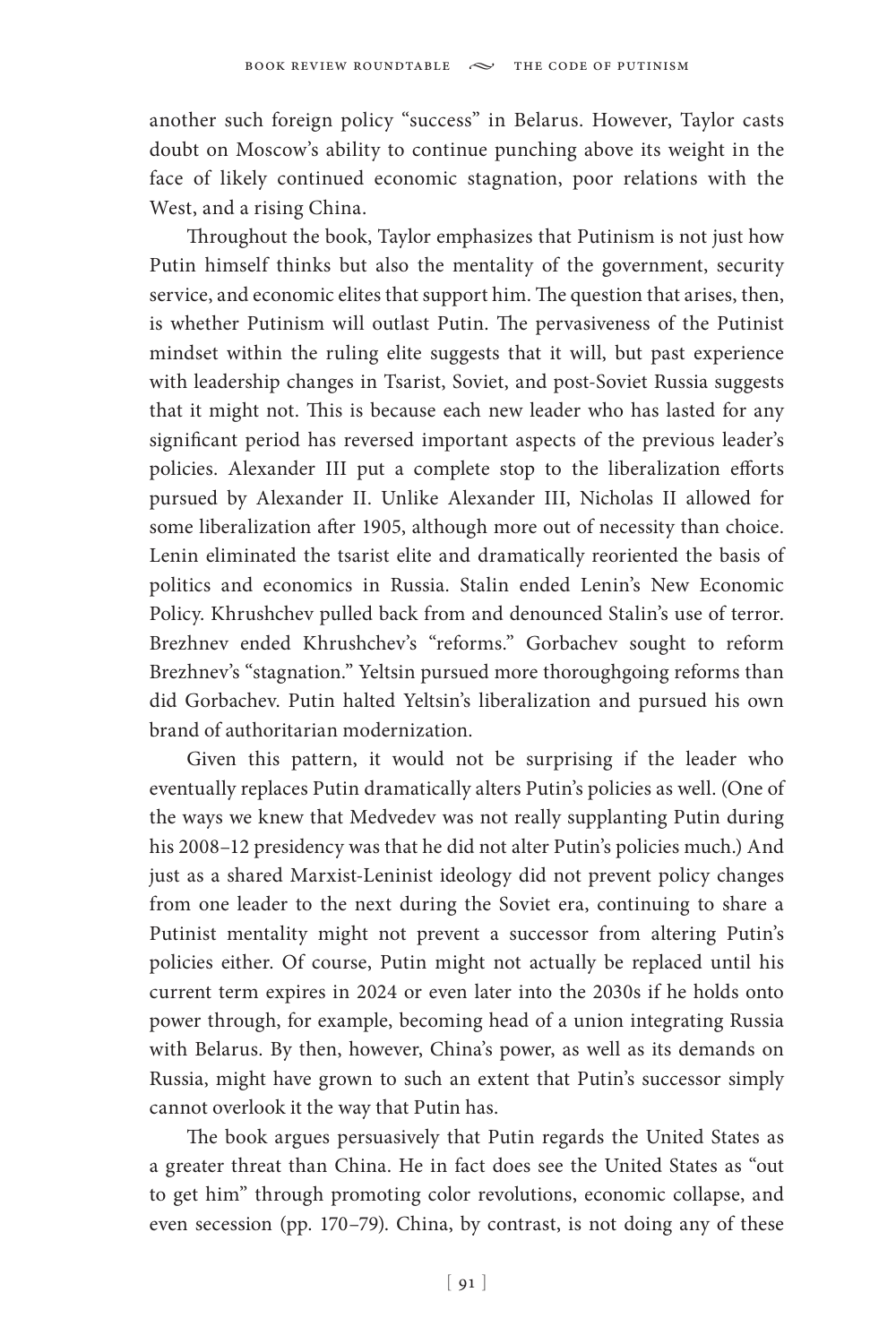things (pp. 192–93). From Putin's viewpoint, it clearly makes sense to see the United States as more of a threat than China, despite the fact that China has a much larger population and economy than Russia and is becoming increasingly powerful militarily. Putin, in fact, does not seem to treat China as a threat at all, which seems odd considering how suspicious he is generally. Why is this? Has Putin made an accurate assessment that, since China also regards the United States as its primary threat, Beijing is unlikely to threaten Russia? Or is his emotional anti-Americanism (which Taylor well describes) so strong that it has blinded him to the possibility of a threat from China? Or does Putin cynically calculate that by the time China poses an overt threat to Russia, it will also be a threat to the United States, and so Washington can be counted on to aid Moscow against China, despite all previous hostility, simply because it will be in the United States' interest to do so? This is a subject that merits greater attention.

The most important question, though, is what will eventually become of Putinism. Taylor's analysis suggests that this mentality is strong enough to maintain a hold on power in Russia due to its continued ability to suppress all internal opponents. At the same time, Putinism is not capable of carrying out the economic reforms needed to underwrite Russia's great-power ambitions because such reforms would threaten the corrupt Putinist elite who benefit from the current system. If this is the case, then for all of its theatrics, Putinism seems destined to descend into Brezhnevism. Taylor's elaboration of the emotional content of Putinism, however, suggests that Putin and his Putinist successor will see this state of affairs as resulting not from their own misguided policies but from U.S. and Western machinations instead. And they will respond accordingly.  $\otimes$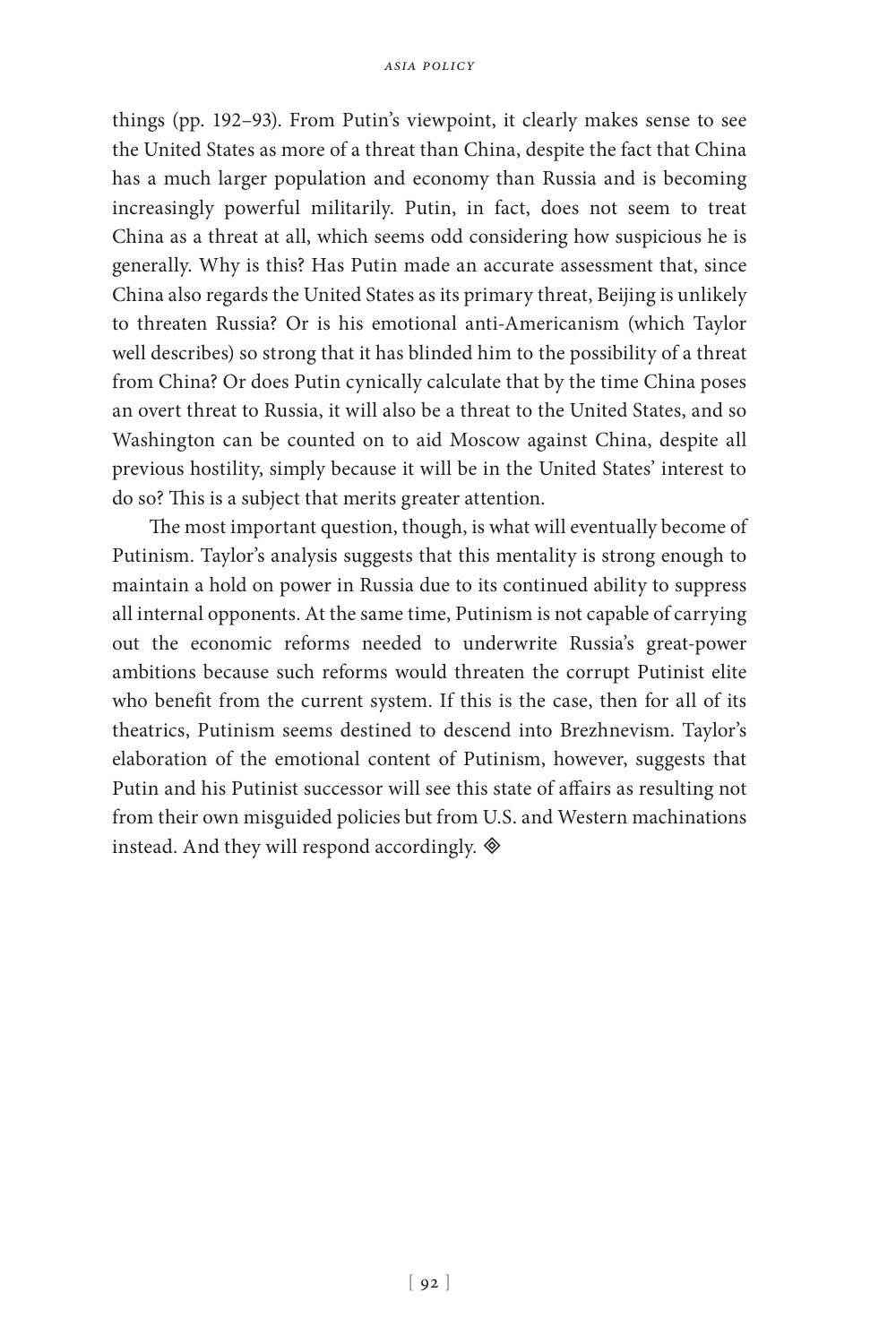## **The Roots of Authoritarianism in Russia**

# *Peter Rutland*

In *The Code of Putinism*, Brian Taylor presents a balanced, informed portrait of Putin and the system of "Putinism." The book covers an n *The Code of Putinism*, Brian Taylor presents a balanced, informed impressively broad sweep of relevant topics in Russian politics and society, from the state of the roads to the war in Syria.

Taylor rejects simplistic portrayals of Putin as a self-interested kleptocrat, noting that central to his world view—and his actions—is the restoration of Russia as a great power. Putin's international ambition and domestic political "code" are two sides of the same coin: the former justifies and reinforces the latter. Putinism is a combination of what Taylor calls "hyperpresidentialism" and informal clan understandings. This "code" has proved effective in stabilizing the political system, reviving the economy, and restoring Russia's great-power status, but Russia eventually will need to make the transition from a personalistic to a rule-based system because this has not been achieved on Putin's watch.

The central question lurking behind Taylor's account, to which there is no easy answer, is to what extent Putinism is tied to the person of Putin. Did Putin create the system, or did the system create Putin? How much freedom of maneuver does he really have—is he a personal dictator or merely a broker, resolving disputes between rival clans and bureaucracies? Taylor portrays Putin as a fixer at the center of a web of informal networks (p. 79), yet also argues that he is "the boss," endorsing "the image of Putin as a powerful tsar, the ruler who can dismiss any other official at any time and to whom all other officials owe their position" (p. 104). By contrast, no less an authority than Mikhail Khodorkovsky, the exiled oligarch turned opposition activist, sees Putin as a weak leader, controlled by criminal groups.*<sup>1</sup>* As a result, his capacity to effect significant policy change has been stymied by bureaucratic inertia and popular protest.

One way of approaching this question is to ask about the origins of Putinism. The book basically starts the story in 2000 and does not probe the question of origins at length. Taylor briefly discusses Putinism's relationship

**peter rutland** is a Professor of Government at Wesleyan University. He can be reached at <prutland@wesleyan.edu>.

*<sup>1</sup>* "Is Putin a Puppet? Interview with Mikhail Khodorkovsky," interview by Emily Maitlis, *Newsnight*, March 16, 2018, available at https://www.youtube.com/watch?v=EA8x\_ozvtqo.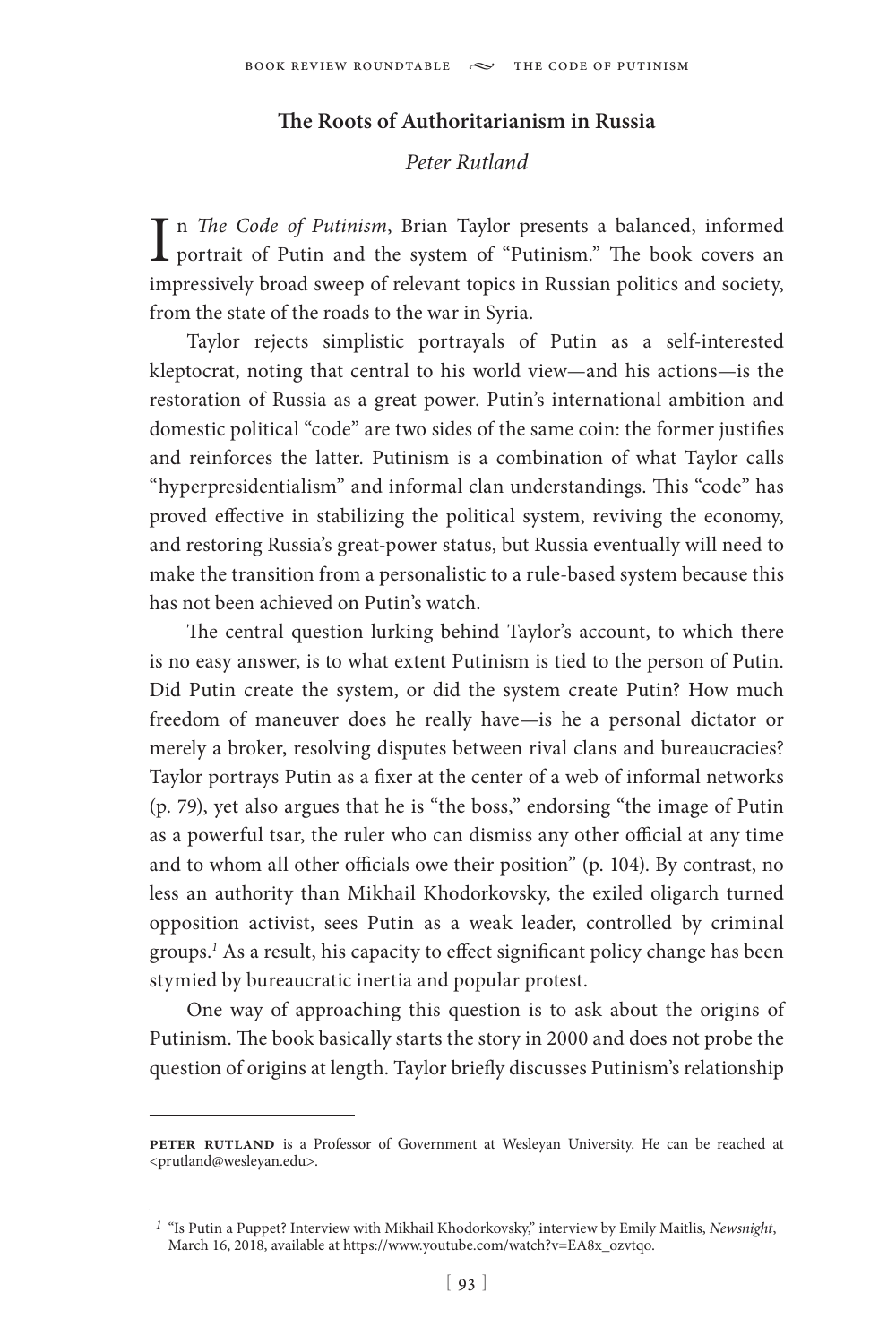to the deep history of Russia's authoritarian political culture (pp. 13, 36). But he prefers to see Putinism as a modern phenomenon, the product of a new, post-Soviet Russian society. Taylor describes Russia in 2000 as a "frail but functional semidemocratic system" (p. 41), while conceding that "Yeltsin did much both for efforts to build a democratic Russia, and to create conditions that enabled the return of authoritarianism" (p. 44).

However, it can be argued that most of Putinism's core features predate the accession of Putin to the presidency in 2000. The code was created by the oligarchic elite that rose to power under Boris Yeltsin. Archie Brown likes to argue that nearly all the features of democracy in Russia (such as competitive elections, a free press, a sovereign parliament, and freedom of association) were introduced under Mikhail Gorbachev and not Boris Yeltsin.*<sup>2</sup>* The only innovation under Yeltsin was the direct election of regional leaders (which Putin abolished in 2004 and restored in 2012). Despite this, Yeltsin is typically hailed by Western observers as the founding father of Russian democracy.

Similarly, one can argue that most of the key features of Russian authoritarianism were introduced under Yeltsin in the 1990s. Crony capitalism, Kremlin-friendly television stations, rigged elections, bribery and clientelism, loyalty to one's inner circle, a politicized judiciary, and invasion (of Chechnya, in this case) were all practices central to the Yeltsin administration's consolidation of power. Taylor describes the 1996 election as "the most competitive" in Russia's post-1991 history (p. 45). This may well be true, but would Yeltsin have really allowed Zyuganov to win? Taylor believes that Putin's clan system is centralized, whereas Yeltsin's was fragmented, but he concedes that Henry Hale, an authority on the subject, sees both as "single pyramid" systems (p. 105, footnote 52).

Most of the key informal networks that undergird the Putin regime were formed during the "wild privatization" of the 1990s: that is, when most of the new class of oligarchs started their business careers. Since then, we have seen constant churning in the individual ranks of the elite—some people emigrating, some new people rising to the top, outbreaks of corporate raiding—but there is arguably more continuity than change. While Putin brought his own people into the Kremlin, with 39% of the top jobs held by denizens of St. Petersburg by 2011 (p. 96), he was filling out a system of rule that had emerged under Yeltsin. What did Putin add, apart from the

<sup>&</sup>lt;sup>2</sup> Archie Brown, "The Real Yeltsin Legacy," *Guardian*, April 25, 2007  $\sim$  https://www.theguardian. com/commentisfree/2007/apr/26/comment.russia.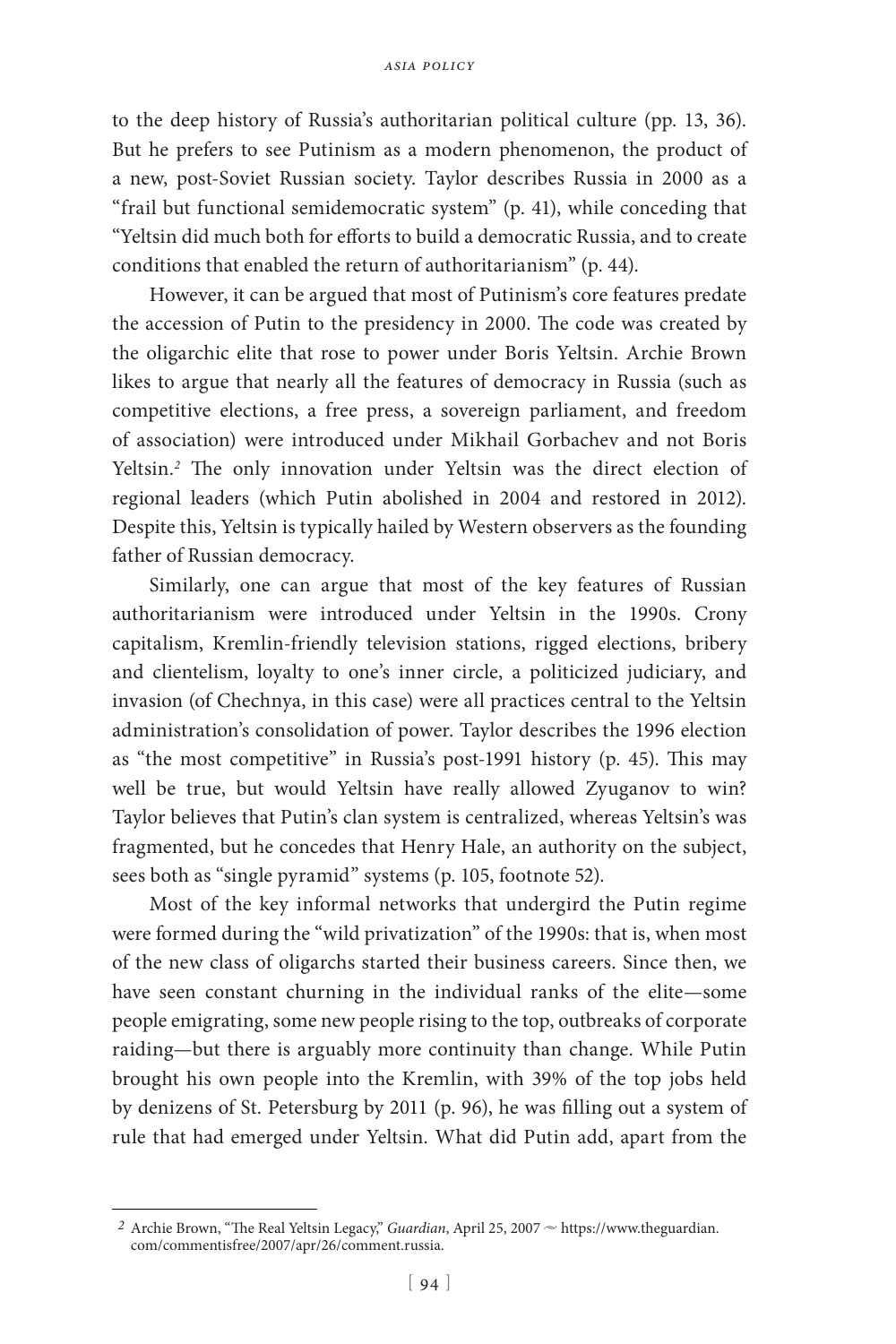windfall of GDP growth due to a surge in global oil prices that enabled the rich to get richer and the state to provide a better safety net for the poor?

I would not disagree with Taylor that Russia is more authoritarian under Putin than Yeltsin. Putin's two main distinctive contributions to Russian authoritarianism have been a recentralization of power over the regions and a hypermasculine personality cult, disseminated though television and social media. While Putin has indeed taken the personality cult to new heights and lows (Yeltsin did not pose for photos bare-chested), Yeltsin also relied heavily on his own image as a strong, no-nonsense leader. Additionally, Putin has made some effort to construct mass organizations to widen the base of his authoritarian regime (such as the youth movement Nashi or the All-Russian People's Front), but this has not been very successful.

It is Putin's recentralization of the "power vertical" that is probably his most important authoritarian innovation. In the 1990s, Yeltsin introduced the election of regional leaders and signed bilateral treaties granting them considerable autonomy, including exemptions from federal laws and taxes. After becoming president in 2000, Putin moved swiftly to enforce federal laws on the regions and collect federal taxes. He also reversed much of the privatization of the oil industry, an important source of federal revenue (p. 115). However, Yeltsin's decentralization had not been introduced to promote pluralism and democracy. Rather, it was clientelism in action. Yeltsin recognized the power of regional leaders, and they in return supported him in his battles with the parliament and in constructing a super-presidential system. Most of those regional leaders were themselves autocrats on their home turf. It is precisely that kind of clientelism that is central to Putinism. Under Putin, like under Yeltsin, the national republics show their loyalty to Moscow by reporting higher-than-average votes for the national leader. Taylor concedes that, in practice, Putin has struggled to impose his policy choices on Russia's regional elites: he observes that, by 2015, the power vertical "was more a myth than a reality" (p. 136).

On the national security front (chap. 6), Putin has pursued a more aggressive policy, including deploying troops in Georgia and Ukraine and assassinating political adversaries overseas. But Yeltsin also fulminated against NATO expansion and approved Prime Minister Evgeny Primakov's decision to turn around his plane en route to the United States when NATO started bombing Serbia in June 1999. So even in foreign policy, there is a great deal of continuity between the Yeltsin and Putin eras—it was just that Yeltsin's Russia lacked the means to follow up its words with deeds.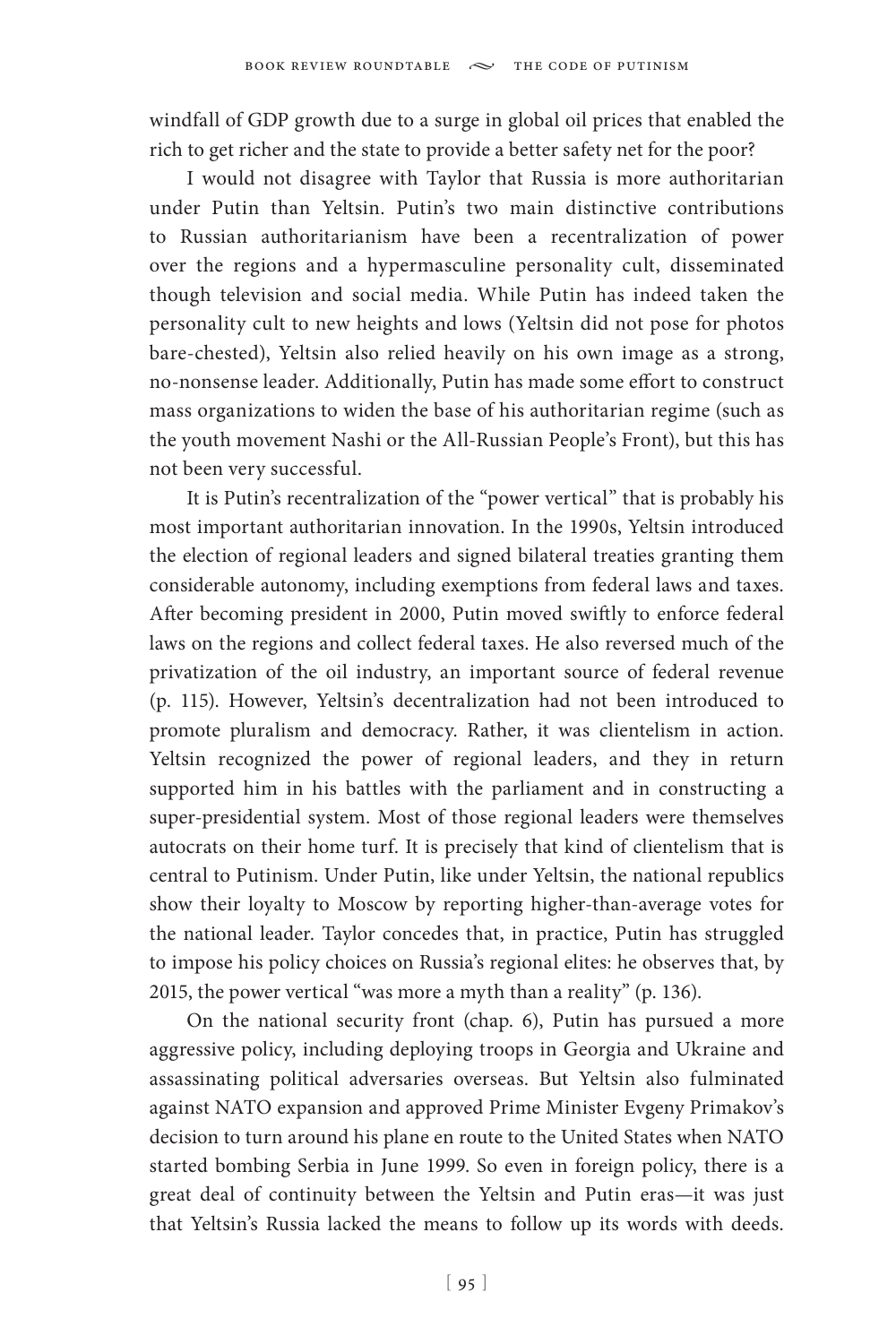Putin claims the mantle of the true patriot (he once said "I am the biggest nationalist"), but in fact it was Yeltsin who first played the nationalist card back in 1991, bravely forging a sovereign Russian state by leading a popular revolution and dismantling the Soviet Union.

Finally, of course, there is the question of whether Putinism will survive in its present form once Putin leaves the political stage, whether in 2024, when his second term as president expires, or later. One clear weakness of Putinism, as Taylor underlines, is the lack of a mechanism for rotating the national leader, or at least grooming a successor. But if Putinism is in fact more about the ruling elite than Putin himself, then the elite should quite easily be able to find a replacement for Putin when he steps down. We have seen fairly smooth leadership transitions in Turkmenistan and Uzbekistan, despite the fact that those were more personalistic dictatorships than Putin's Russia (though it should also be noted that they are much smaller and less complex countries).

In the Louvre museum, there is a four-thousand-year-old stele with the world's oldest law carved into it: Hammurabi's code. Putin's code is not like Hammurabi's code. Putin's code is flexible and self-serving, and it could not be written in stone. Moreover, the code is not even Putin's; it is the product of a group, a ruling elite, rather than a single individual.  $\otimes$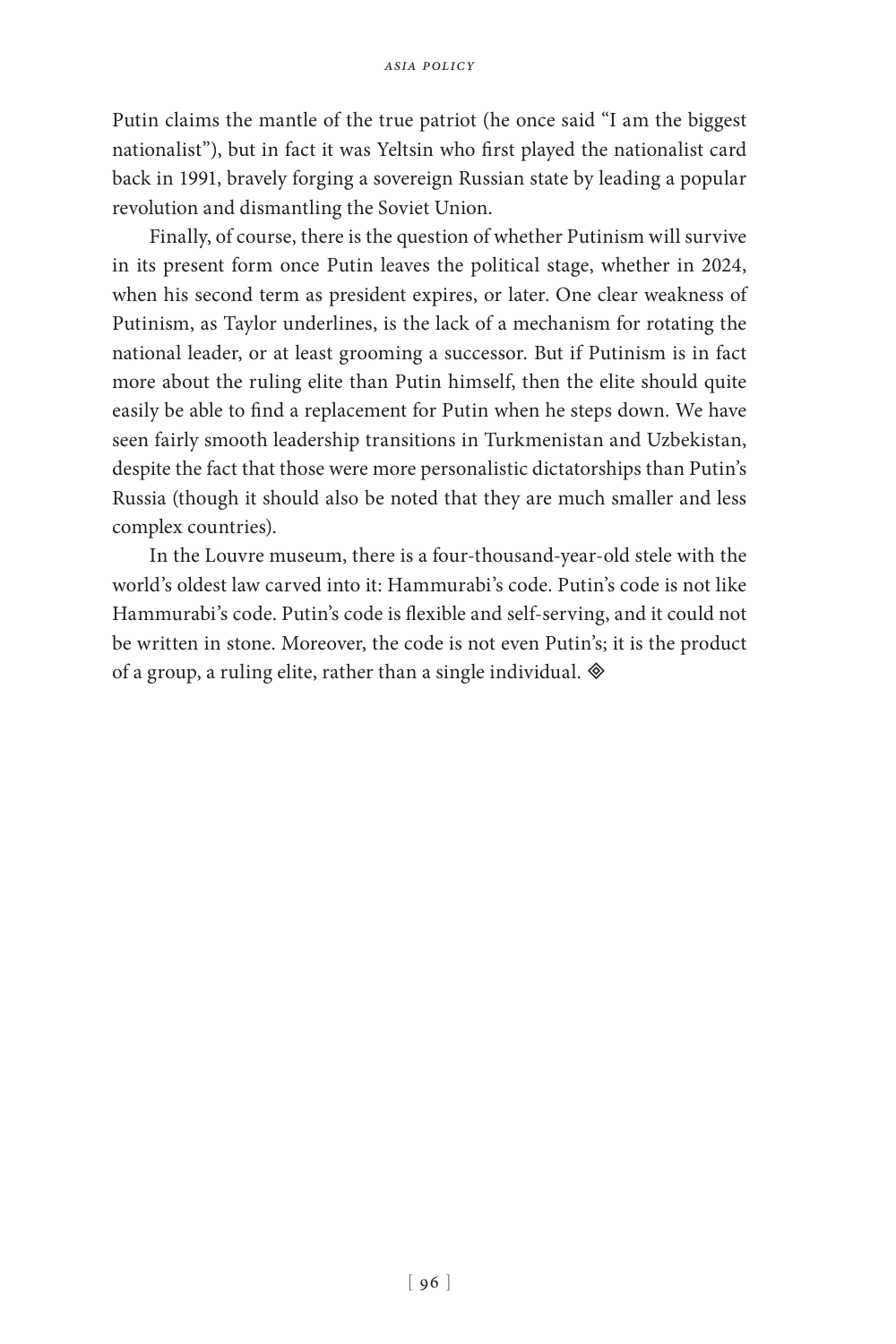## **A State without a Society**

### *Robert Orttung and Ellen Powell*

**B** rian Taylor's *The Code of Putinism* provides a great introduction to the reign of Vladimir Putin in contemporary Russia. Drawing on his deep and extensive knowledge of Russian politics, Taylor deftly explains why Russia is different from other authoritarian countries. In a time when analyses of Russian politics are typically informed by an author's own ideology, he helps the reader gain a more dispassionate understanding of why Russia's most important leaders do what they do. In stressing that ideas, habits, and emotions matter in the "code" of Putinism, the book provides a nuanced alternative to the more common view that Putin and his team are driven purely by power and pecuniary predilections. At its best, *The Code of Putinism* offers guidance on how Putinist Russia might behave under certain circumstances, just as Nathan Leites's *The Operational Code of the Politburo* did on the Soviet leadership in the 1950s.

The book seeks to construct a complete picture of Putinism without becoming a turgid political science text. Yet what this effort ultimately results in is the synthesis of a huge amount of literature without an overall argument. There is no Virgil to guide us through the circles of the Putinist inferno. While Taylor quotes many experts on Russia, he never explicitly shares his own perspective with us. Perhaps because the intended audience of the book remains nebulous—is it students, the interested public, or policymakers?—many discussions are only summarized without going into greater detail or indicating who is right and who is wrong. Although Taylor's efforts to be even-handed are admirable, we would have appreciated reading more of his insights.

The paradox laid out at the beginning of the book—that "Putin seems to grow ever stronger, his famous muscles bulging powerfully, while Russian institutions remain weak and ineffective" (p. 1)—does not seem to be much of a paradox. This line of thinking made sense in Taylor's earlier books about Russia's security and military organs, in which the agencies

**robert orttung** is Associate Research Professor of International Affairs and Editor of *Demokratizatsiya: The Journal of Post-Soviet Democratization* at George Washington University. He can be reached at [<rorttung@gwu.edu>](mailto:rorttung@gwu.edu).

**ellen powell** is Managing Editor of *Demokratizatsiya: The Journal of Post-Soviet Democratization* and Editorial Associate of the Institute for European, Russian, and Eurasian Studies at George Washington University. She can be reached at <epowell@gwu.edu>.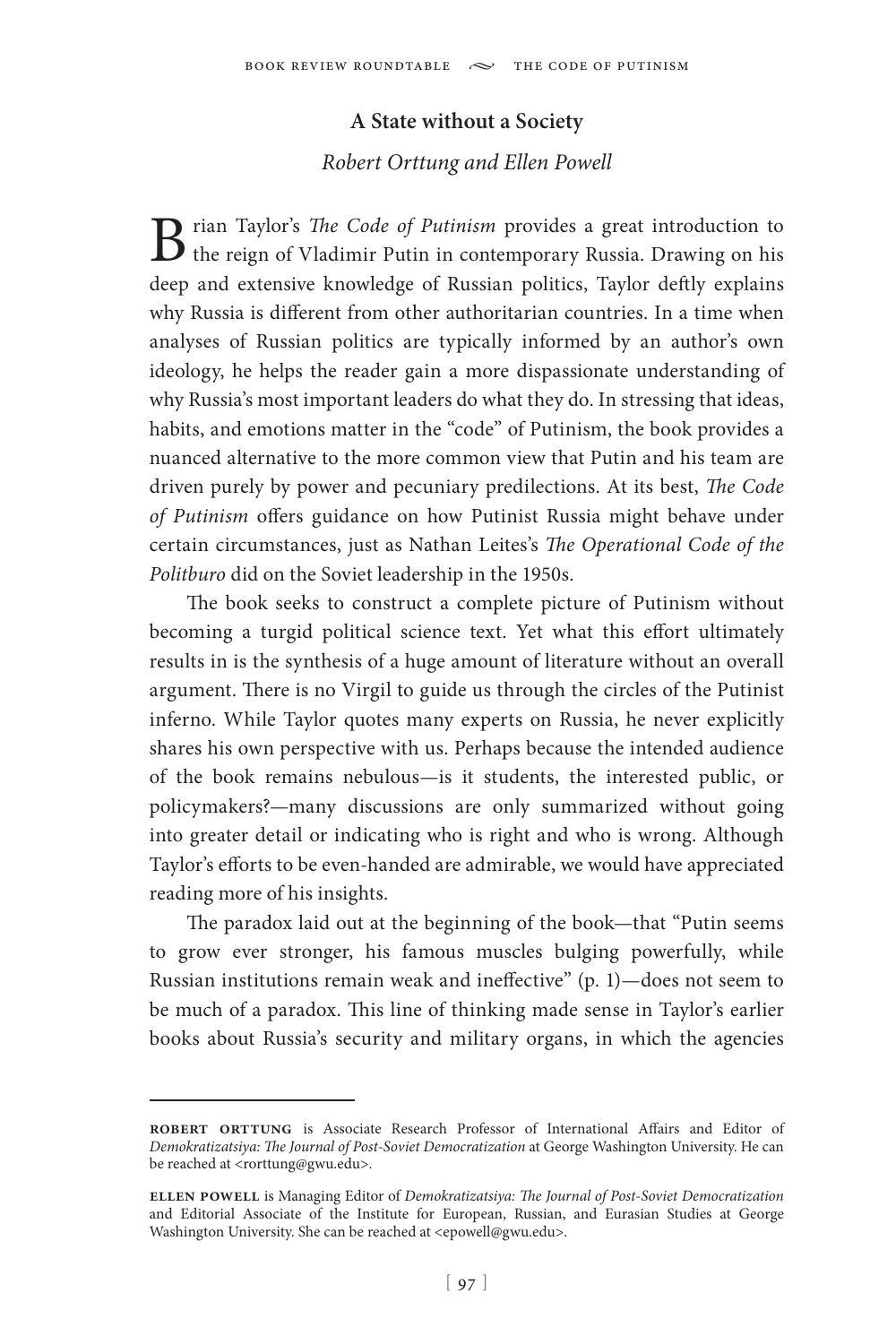grew stronger and the state as a whole grew weaker, but it does not transfer naturally to the concept of Putinism as a whole. The Russian state certainly is weak, which is a point deserves more explanation. The only explanation the book provides is that the code of Putinism leads the Russian president to think that he is more effective than any institutions can be, resulting in a lot of "disappointing outcomes and missed opportunities" (p. 132).

Perhaps the main missing ingredient in this top-down, elite-centric analysis is a discussion of Russian society. The book does a great job of explaining why Putin behaves in certain ways, but it does not attempt to explain why the rest of Russian society—140 million people—accepts these actions. It is understandable that Putin would want to bring Russia's governors to heel after they grew more powerful during the 1990s, but why did they let him do that? Analysts at the time assumed that the governors would not be willing to surrender their newfound authority without a fight. That, however, is exactly what they did. Illuminating the interaction between state and society might deepen our understanding of precisely how the Russian state operates.

As it is presented here, Putin's state seems to be floating, disengaged from the rest of Russia. It is not connected in any coherent way to the regions or society as a whole. It appears to act with impunity on an inert and shapeless population. However, Putin's own policies have certainly led to societal change and the development of a much more assertive set of social groups. As his tenure drags on, regional, ethnic, generational, class, gender, and other cleavages are becoming more pronounced and forcing the state to respond. With Putin's ideas, habits, and emotions leading him to behave one way, how does he always manage to respond to these demands in a manner that ensures that he remains on top? Understanding his effectiveness in this regard might further reveal how the current Kremlin elites retain control.

The book also does not explain where change might come from in Russia. The final section, "Exit from Putinism," only summarizes various perspectives and suggests that neither a palace coup nor a revolution is likely. Of course, Taylor does not need to explain when Putin will leave office and under what conditions. However, it would have been helpful to discuss what signs might suggest that social unrest, always present in Russia, is becoming unmanageable or that the elites are no longer willing to support Putin.

Taylor does describe some changes, such as the evolution in loyalty relations (p. 103). Up until 2015–16, Putin had stuck with many of the same people, and there was little government turnover, except in unusual cases. More recently, he seems willing to push away some of his long-serving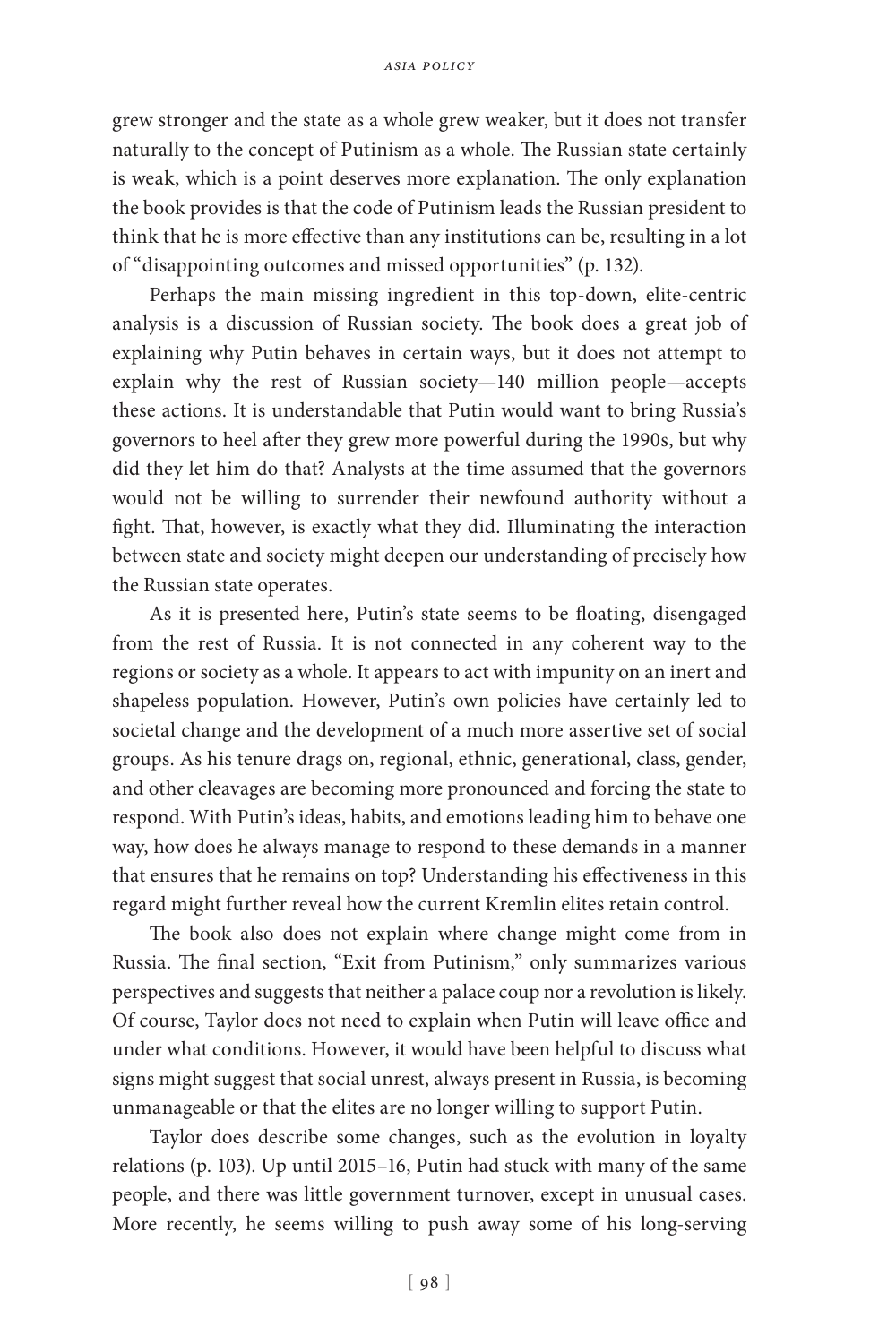cronies and replace them with subordinates; personal loyalty to Putin, Taylor writes, is replacing loyalty to the team as a whole (p. 93). This change seems important to understanding the evolution, and perhaps eventual devolution, of the Putinist system, and readers would have benefited from greater discussion.

Beyond the absence of discussion on society and change, we had a few small quibbles with the book. The text highlights some key contradictions, such as the fact that Putin's great-power aspirations run up against his obsessive need for social control. But it does not explain how these different agendas will be resolved. Nor does the book explain why Putin favors control over economic development. Strong economic performance would most likely make Putin genuinely popular. Why, then, does Putin not use his immense power to implement some of the changes his old friend Alexei Kudrin, the economic reformer, advocates? Further exploring such counterfactuals would have provided a better sense of what Russia could be were Putin to remain in power but balance the contradictions of the code in different ways.

As a final note, there are some implicit comparisons of Putin with Donald Trump throughout the text. St. Petersburg in the early 1990s educated Putin in the "art of the deal" rather than the practices of democracy (p. 87). As a foreign policy grandmaster operating on the international stage, Taylor describes Putin as #WINNING! (p. 166). None of us can escape thinking of Putin and Trump and wondering about the true nature of their ties. But it would be interesting to read a more explicit comparison of their ideas, habits, and emotions. Taylor's methodology might provide interesting insights about the U.S. president and could help more clearly reveal the nature of his rule as well.

Overall, *The Code of Putinism*, with its exploration of both the rational and the psychological, is a valuable primer on Putin and what makes him tick. It is well worth reading both for students who are just setting out on their journey into Russian studies and for policymakers in search of a nuanced take on Russia's president. While this book is a step forward, a definitive analysis of Putin will require a stronger argument, a more substantive exploration of state-society interactions, and a deeper engagement with the paradoxes within the code.  $\otimes$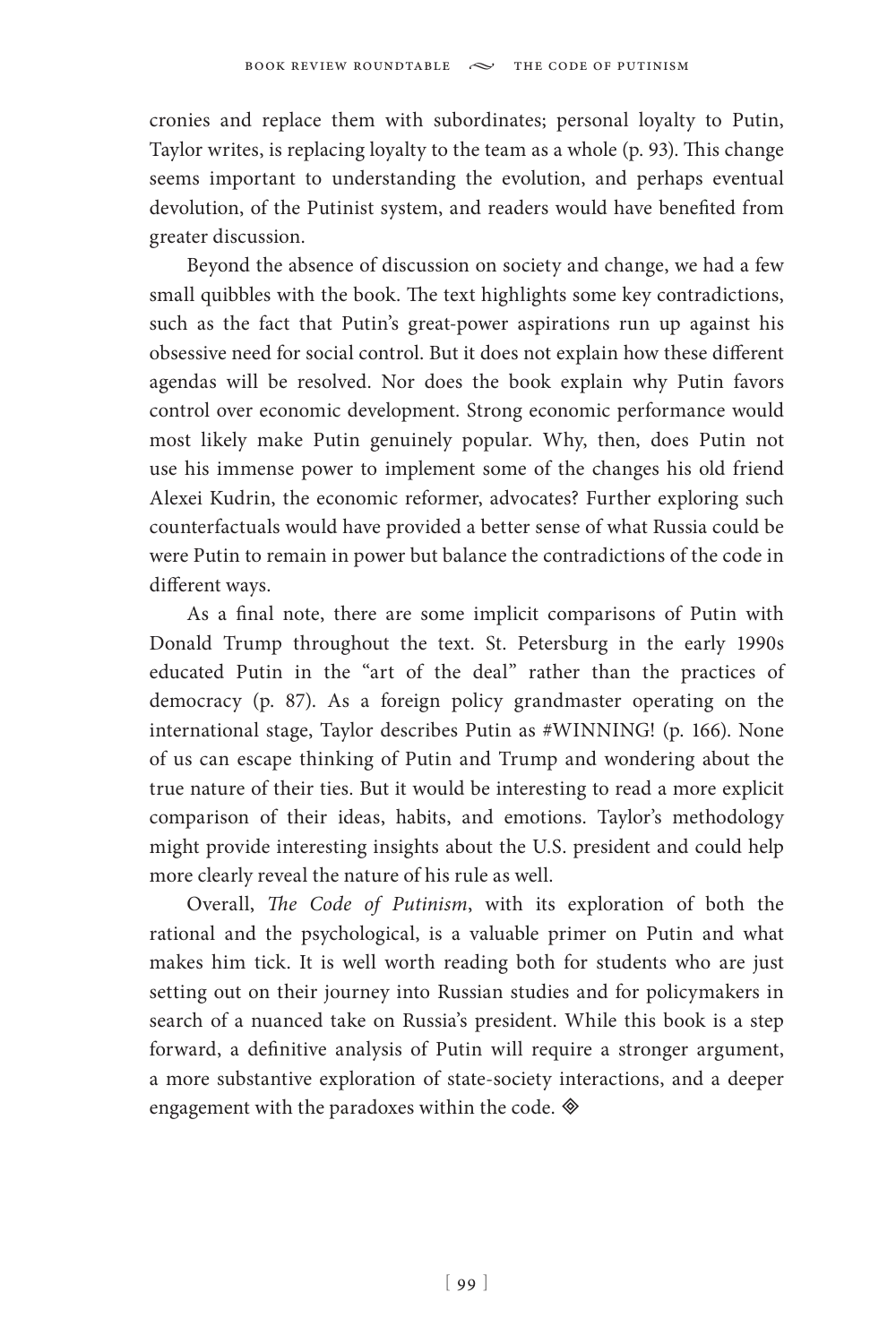### **Author's Response: The Code Is Central, but for How Long?**

## *Brian D. Taylor*

 $\mathbf T$  very much appreciate the generous and thought-provoking reviews by Mark Katz, Robert Orttung and Ellen Powell, and Peter Rutland of *The Code of Putinism*. I cannot do justice to all of their observations, questions, and critiques, so I will concentrate on the following three issues: the extent to which Putinism is a departure from the system put in place by Vladimir Putin's predecessor Boris Yeltsin, Russia's relationship with China, and the future of Putinism.

First, however, I want to briefly reiterate my book's central claims, especially because Orttung and Powell contend that "an overall argument" is absent. The core of the argument is hiding in plain sight, right in the title: The "code of Putinism" is the collective mentality of Putin and his close associates. It is the set of ideas, habits, and emotions that guide key decisions in the realms of politics, economics, and foreign policy. Without comprehending this code, we cannot properly understand why nearly two decades of Putin's rule have resulted in a country that is both underperforming at home and overambitious abroad. Put simply, I set out to explain what Putin is up to. The overall argument is, for better or worse, very much focused on personality and leadership, and not on *longue durée* historical and structural forces, nor on social development and change.

Orttung and Powell agree with me that Putin's strong and personalistic rule has resulted in a weak and underperforming Russian state. They do not see this as much of a paradox, and I basically agree. Yet my argument challenges the widespread belief that Putin's dominance of Russian politics makes the state a pliable and potent tool in his hands. In the specialist community as well, it is sometimes argued that Putin has recreated a strong Russian state consistent with historical traditions.*<sup>1</sup>* As I demonstrate in chapter 5, "How Russia Is Misruled," in many spheres of state activity, and particularly in comparison with its peers, the Russian state is poorly governed. This is a direct consequence of the weakening of

**brian d. taylor** is Professor and Chair of the Political Science Department at the Maxwell School of Citizenship and Public Affairs at Syracuse University. He can be reached at <bdtaylor@maxwell.syr.edu>.

*<sup>1</sup>* See, for example, Gerald M. Easter, "The Russian State in the Time of Putin," *Post-Soviet Affairs* 24, no. 3 (2008): 199–230.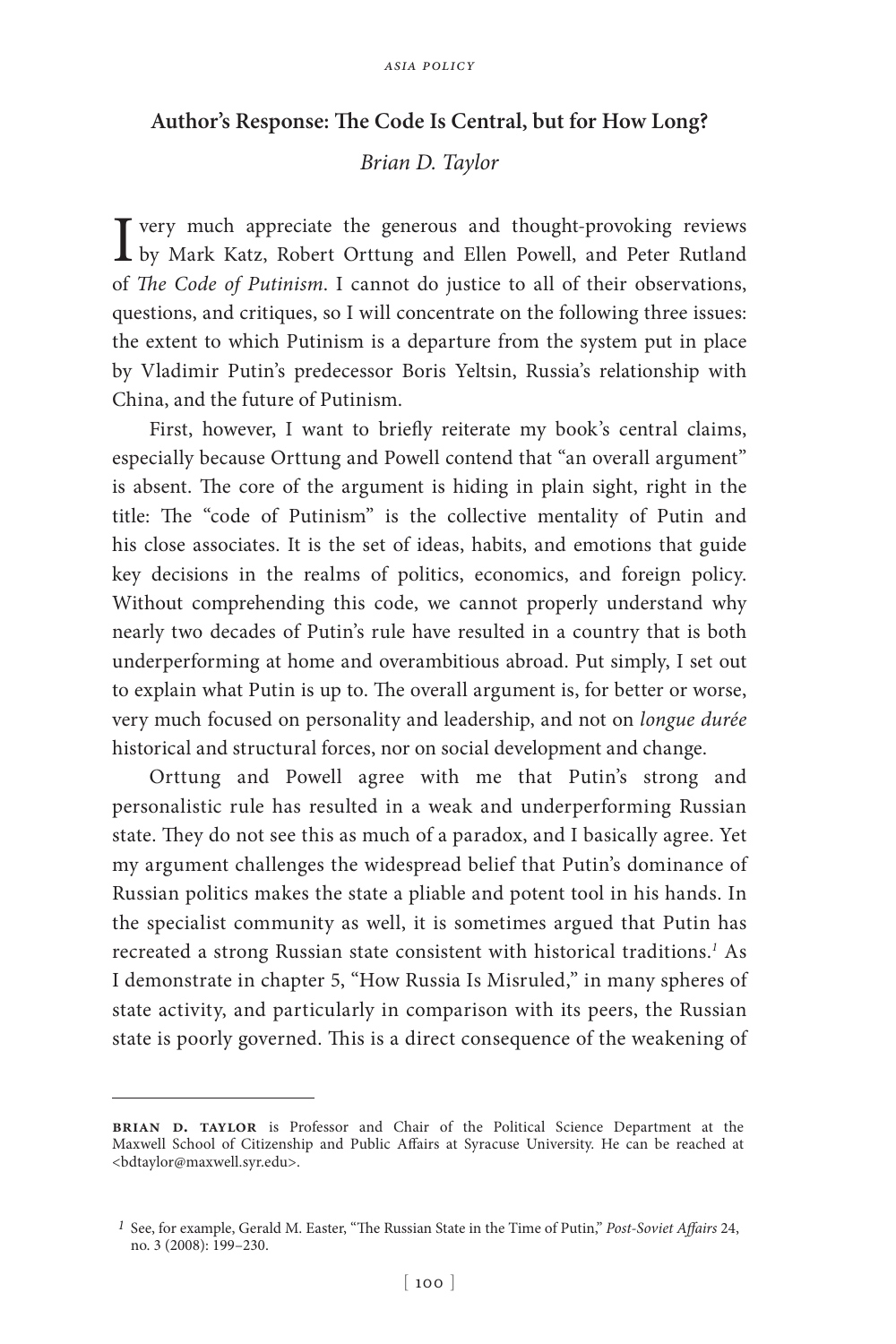multiple formal institutions under Putin, who often prefers to rule in the mode of manual control.

The most direct challenge to at least part of my argument comes from Peter Rutland, who suggests that it is more accurate to say that the system created Putin, rather than the other way around. He rightly points out some important continuities between the Yeltsin and Putin eras, including clientelism and crony capitalism. Overall, though, the discontinuities seem more significant than the continuities, regardless of whether we are talking about the formal political system, informal clan relations, the relationship between big business and the state, or foreign policy. Let me provide a few examples.

Although Rutland agrees that Putin's Russia is more authoritarian than Yeltsin's, he declares that "most of the key features of Russian authoritarianism were introduced under Yeltsin," and wonders, "What did Putin add?" But to note, as Rutland does, that there were rigged elections under Yeltsin overlooks the much more important difference that national elections in the 1990s had uncertain outcomes; it was only under Putin that a national pattern of electoral fraud took hold, as the most detailed academic study of Russian electoral fraud shows.*<sup>2</sup>* Since the early 2000s, there has never been any doubt about the ultimate winner in presidential and parliamentary elections. Opposition parties controlled a majority of seats in parliament for most of Yeltsin's presidency; now United Russia dominates national and regional politics, and even the so-called opposition parties are generally reliable allies of the Kremlin. And to say that there were "Kremlin-friendly television stations" under Yeltsin is to downplay just how greatly Russian television has changed under Putin. The two main media oligarchs from the 1990s were dispossessed and driven from the country in very short order under Putin, with control of these stations—and all other major national TV channels—either returned to the state or entrusted to his close personal associates.

Changes from Yeltsin to Putin have been equally dramatic in other spheres. Most importantly, Russia has a different set of elites with a different outlook. If we look at such key positions in the polity as prime minister, head of the Security Council, director of the Federal Security Service, and head of the state Investigative Committee, those serving in these positions are all long-standing Putin associates from his hometown of St. Petersburg. We see

*<sup>2</sup>* Mikhail Myagkov, Peter C. Ordeshook, and Dimitri Shakin, *The Forensics of Election Fraud: Russia and Ukraine* (New York: Cambridge University Press, 2009), 135–37, 272.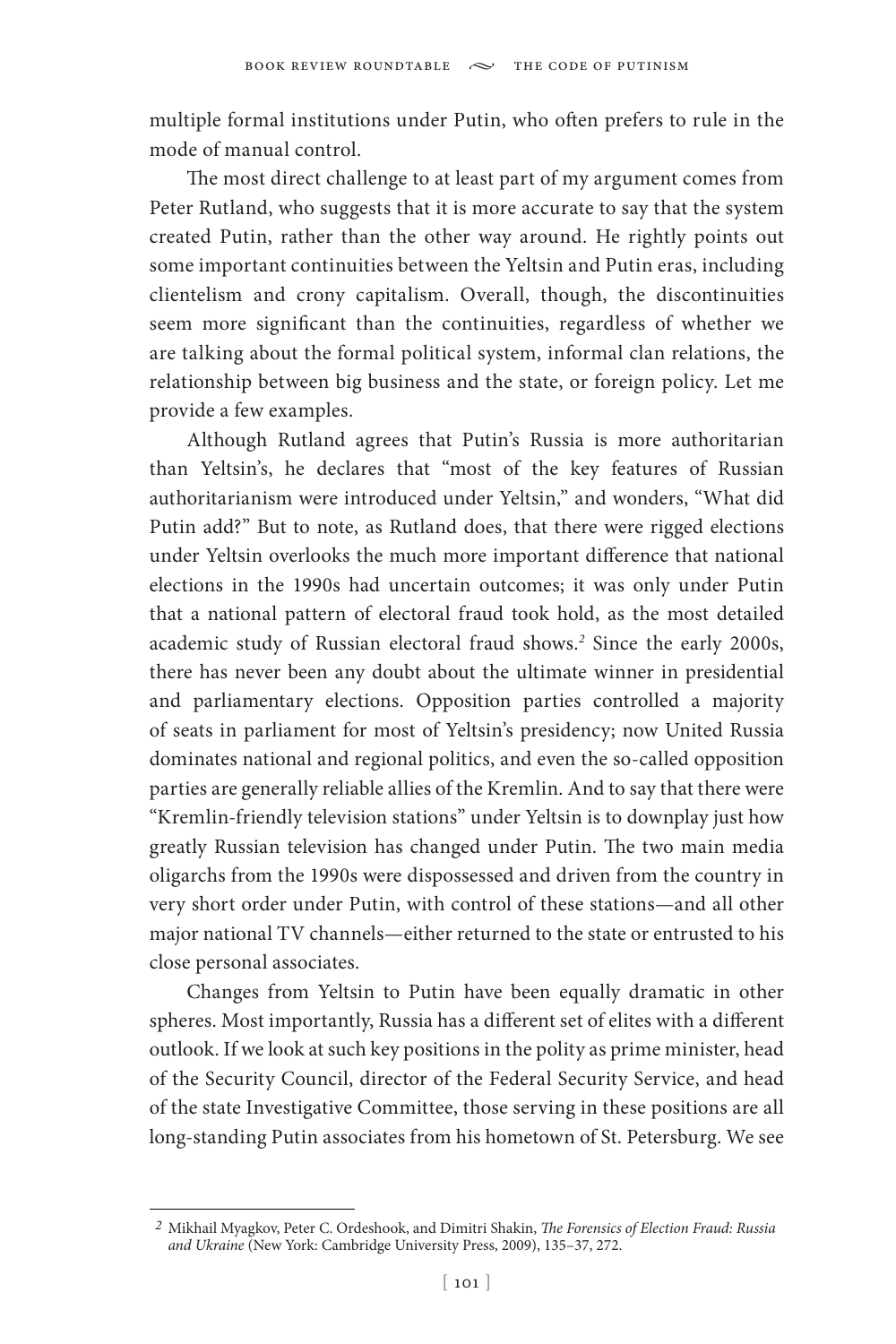a similar pattern in the economy, with key state-controlled enterprises such as Gazprom (gas), Rosneft (oil), Transneft (pipelines), and Rostec (military industry) also headed by associates from either St. Petersburg or Dresden, where Putin served in the KGB. The same direct relationships to Putin are evident in key areas of the private sector. Nothing like this happened under Yeltsin. The priority of control and personal loyalty in major political and economic positions was not such an obsession.

Putin's conviction that the United States is out to get Russia, and is the source of all manner of undesirable episodes in and around Russia, is also very different from Yeltsin's outlook. After terrorists attacked a school in Beslan in southern Russia in 2004, Putin implied that the United States was helping them "cut from us a tasty piece of pie" because of Russia's nuclear weapons.*<sup>3</sup>* When protests broke out in Moscow in December 2011 after fraudulent elections, he blamed a "signal" sent by U.S. secretary of state Hillary Clinton, who had raised concerns about the fairness of the elections. Similarly, protests in Kiev in 2013–14 that eventually led to the collapse of the Ukrainian government of Viktor Yanukovych—in what became known as the "Euromaidan revolution"—were blamed by Putin on the United States: "American employees of some laboratory…conducting experiments on rats."*<sup>4</sup>* Accusations of doping by Russian athletes, press reports about secret bank accounts held by his friends—according to Putin, all of these can be traced back to U.S. government efforts to smear Russia and Putin personally.

Just as it is hard to imagine Yeltsin blaming a wide range of disconnected foreign and domestic events on U.S. meddling, it is equally hard to imagine him using military force to annex part of a neighboring country—the first such instance of military annexation in Europe since the end of World War II—because he blamed the United States for the protests that led to the collapse of that country's government. Similarly, selectively hacking and releasing documents in an effort to tip a U.S. presidential election, because he disliked one of the candidates, would have been unthinkable for Yeltsin. He wanted Russia to join the West, not weaken or disrupt it.

Putin's anti-Americanism brings us to a crucial issue highlighted by Katz: why is Putin also not worried about a potential threat from China?

*<sup>3</sup>* "Obrashcheniye prezidenta Rossii Vladimira Putina" [Address by President Vladimir Putin], President of Russia website, September 4, 2004  $\sim$  http://kremlin.ru/events/president/transcripts/22589.

*<sup>4</sup>* "Vladimir Putin otvetil na voprosy zhurnalistov o situatsii na Ukraine" [Vladimir Putin Answered Journalists' Questions about the Situation in Ukraine], President of Russia website, March 14, 2014  $\sim$  http://kremlin.ru/events/president/news/20366.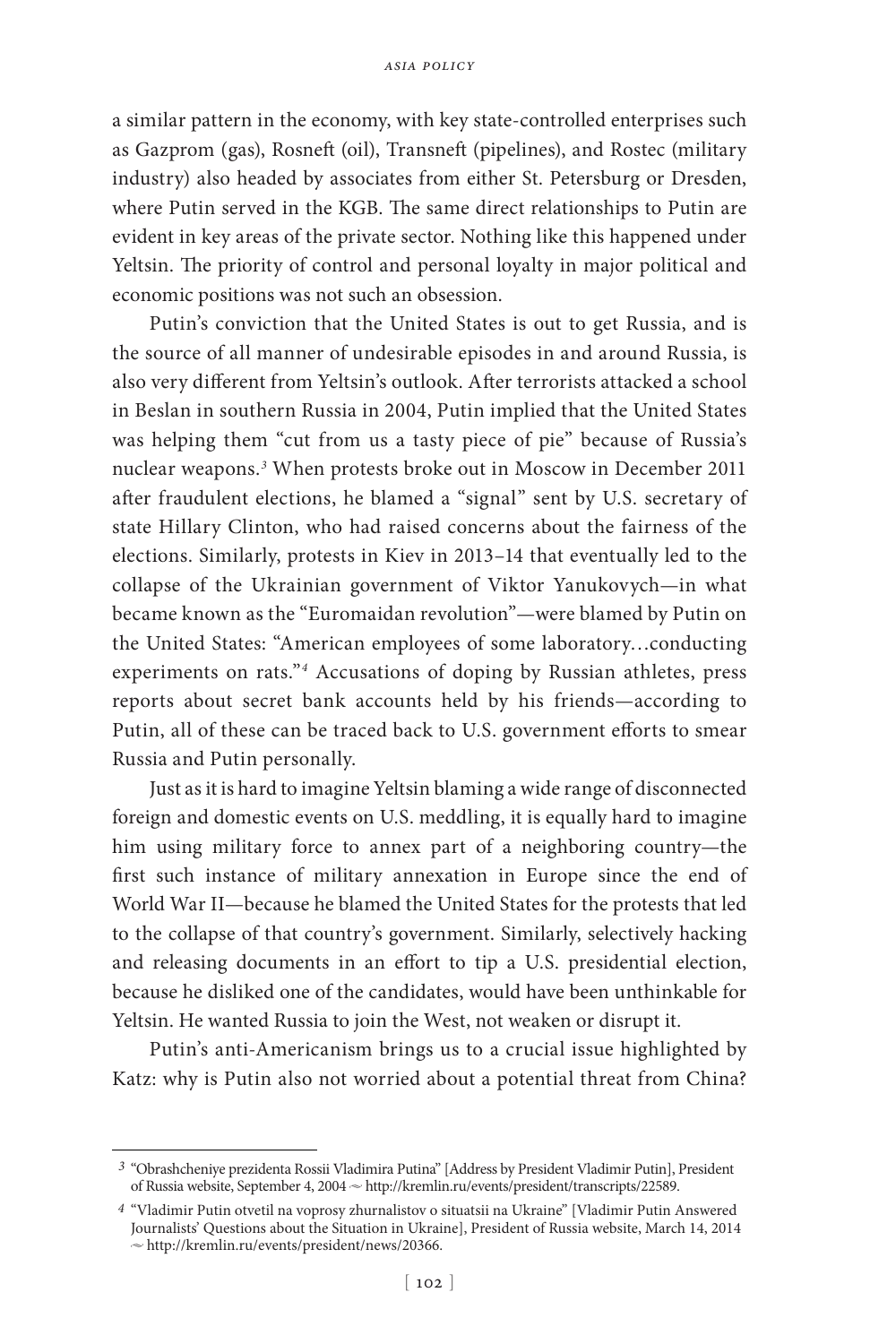After all, in terms of the size of the economy and population, two key drivers of national power, China is nine times as large as Russia, and they share a four-thousand-kilometer border. The answer can, once again, be found at least in part in Putin's mentality. Illiberal and statist China is an amenable partner for Russia, and the leaderships of both countries resent Western promotion of democracy and human rights. Indeed, as Elizabeth Economy recently observed in these pages, Chinese leaders believe that the United States "is attempting to undermine the party at home and contain China's rise abroad," a sentiment strikingly similar to the viewpoint of Russian rulers.*<sup>5</sup>* In contrast with the West, Chinese leaders have been careful to show respect for Russia's great-power status, even while expanding China's influence into traditional spheres of Russian influence such as Central Asia. As I note in chapter 6, "China doesn't push Team Putin's emotional buttons" (p. 193).

The durability of this close relationship is a subject of intense speculation. Some American realists would like to enlist Russia as a counterweight to a rising China. Other observers see the emerging relationship as culturally and historically unlikely—can Russia really accept the role of junior partner in a Russia-China tandem? If my interpretation of Putinism is correct, we should expect this close relationship to continue as long as Putin is in charge.

This brings us to the last issue: the future of Putin and Putinism. All four reviewers want to know more about this. They are not alone. It is striking how much attention this question is already garnering among analysts of Russian politics, both in the country and abroad, less than a year after the beginning of Putin's fourth term as president, which runs until 2024. The reason, of course, is because who occupies the top job is of critical importance in a personalistic regime with weak institutional constraints. Rutland, who downplays Putin's individual importance and suggests that the "code" of the regime was created not by Putin but by pre-Putin elites, logically expects that "the elite should quite easily be able to find a replacement" and keep the system going without him.

Katz, in contrast, while accepting my point that the Putinist mentality is broadly shared by much of the ruling elite, suggests that major changes may be in store once a new leader comes to power. His rationale is that many past Russian and Soviet leaders departed dramatically from

*<sup>5</sup>* Elizabeth C. Economy, "Author's Response: The Third Revolution Is Real," *Asia Policy* 13, no. 4 (2018): 64.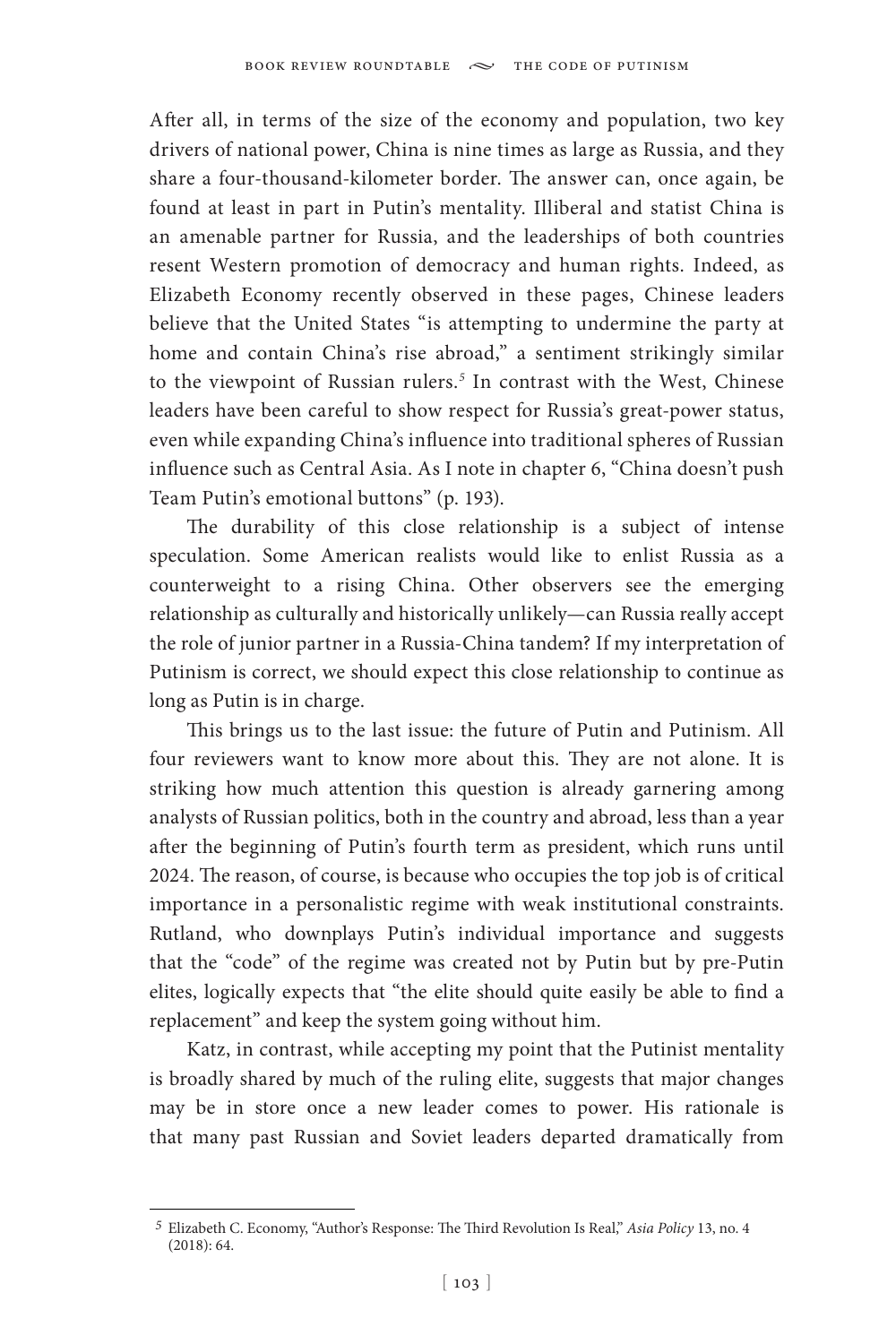their predecessor's policies. He makes a pretty convincing case, and Russia watchers have often badly underestimated the prospects for change under a new leader. I also agree with Katz that, as long as Putin remains in power, further stagnation is the most likely trajectory. We have plenty of evidence by now that Putin will not embrace far-reaching institutional reforms that might stimulate higher economic investment and growth but also would potentially undermine his control and the interests of his close allies.

Orttung and Powell wonder whether social pressure might make the system unmanageable. As they note, and as I acknowledge in the introduction, *The Code of Putinism* is an elite-centric account, so Russian society remains largely in the background. There are several points worth emphasizing, however. First, to the extent that modernization theory—which posits a link between socioeconomic modernization and political democratization—gives us any insight into what might come after Putin, Russian society is highly educated, urbanized, and relatively wealthy in comparative perspective, although this wealth is unequally distributed. Second, and in contrast with the first point, much of this wealth is generated by natural resources, and many of these seemingly middle-class citizens work directly or indirectly for the state, which could blunt society's potential to be a democratizing force.*<sup>6</sup>* Third, although personalist regimes historically have been threatened more from within than without, in recent decades mass mobilization has played a greater role in cases of autocratic collapse, and democratization is more likely (over 40% of the time) in such instances.*<sup>7</sup>* As Putin is well aware, color revolutions have frequently swept away leaders in the post-Soviet space, most recently last year in Armenia.

None of this is meant to suggest that Putin is on his way out or that we can expect major change, including in a more liberal and open direction, anytime soon. The safest bet is that he will remain in power for some time, and that even after his departure, the system he built and the elite that surrounds him will persist.<sup>8</sup> Safe bets are easy, and often correct. Yet there are growing signs of elite infighting and social discontent. According to the Russian constitution, Putin must step down as president in 2024, and lame ducks, particularly those facing declining popularity, are among the

*<sup>6</sup>* Evgeny Gontmakher and Cameron Ross, "The Middle Class and Democratisation in Russia," *Europe-Asia Studies* 67, no. 2 (2015): 269–84.

*<sup>7</sup>* Andrea Kendall-Taylor and Erica Frantz, "How Autocracies Fall," *Washington Quarterly* 37, no. 1 (2014): 35–47.

*<sup>8</sup>* For a comprehensive overview of what might come after Putin, see "Russia Beyond Putin," *Daedalus* 146, no. 2 (2017): 5–150.